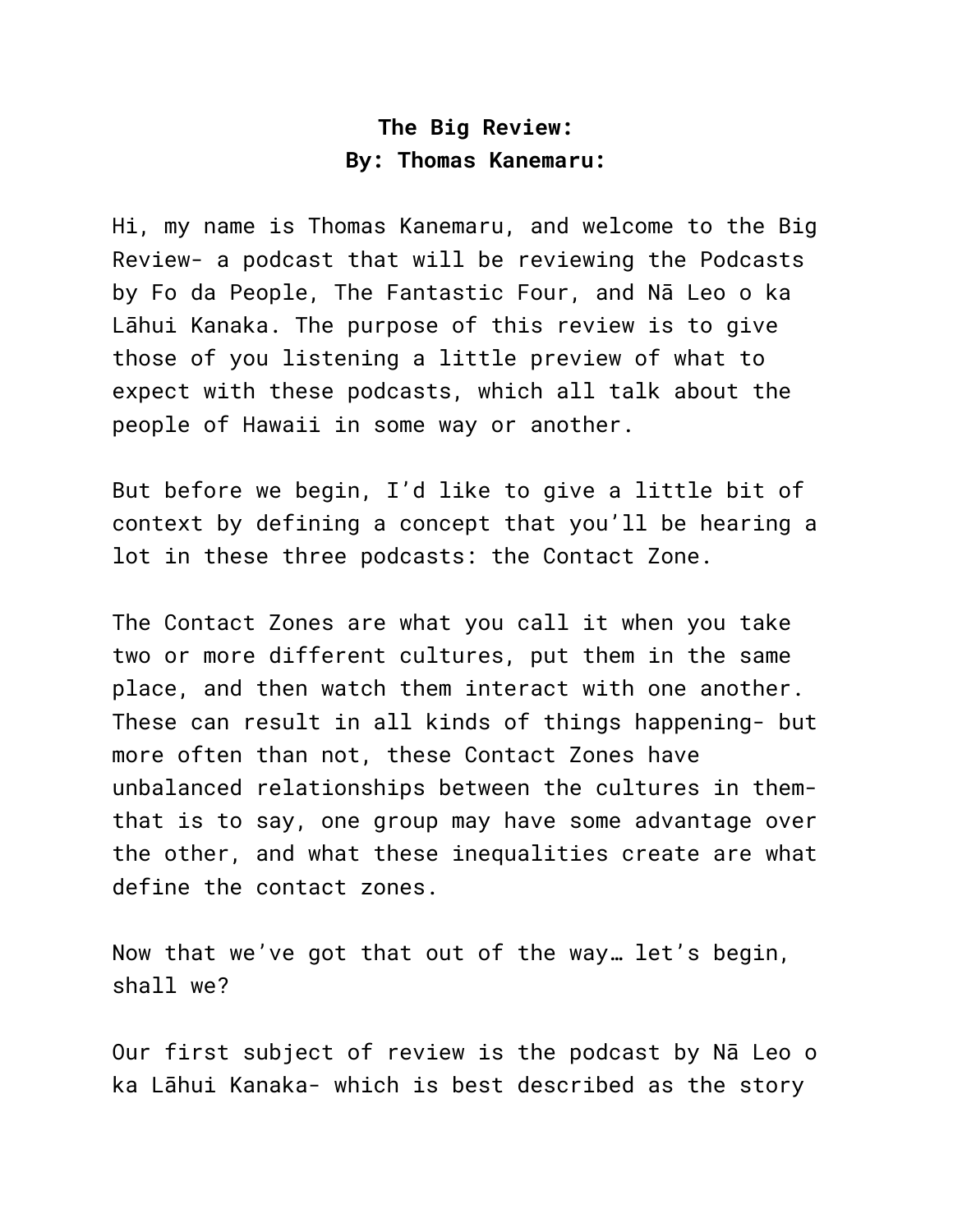of the tragedy of how Hawaii was affected by the likes of the colonizers.

From how Hawaii was illegally overthrown, to the story of how the Hawaiian language almost died, the commodification of Hawaiian culture, the exploitation of the land… the list goes on.

And perhaps the worst part of it all is that, according to them, these are the things that aren't generally taught in public schools. Indeed, looking back on it, I myself didn't really grasp the full implications of the overthrow until I was in my freshman year in college.

However, the most powerful part of this podcast are the stories its members tell of how their lives are affected by these tragedies. A particularly memorable anecdote is the story of one of the members, who worked in Hawaii's tourism industry, tells about an entitled customer- stories like that paint a picture of what kind of place Hawaii has become.

But to their credit, the group is willing to move past this- and indeed, their solution to this problem of ignorance in particular is to try and develop programs meant to educate tourists on Hawaii- be it an infomercial an airlines can show tourists before they leave, fliers and pamphlets- I personally believe that this is how you truly fight ignorance: You don't fight it with contempt and hatred.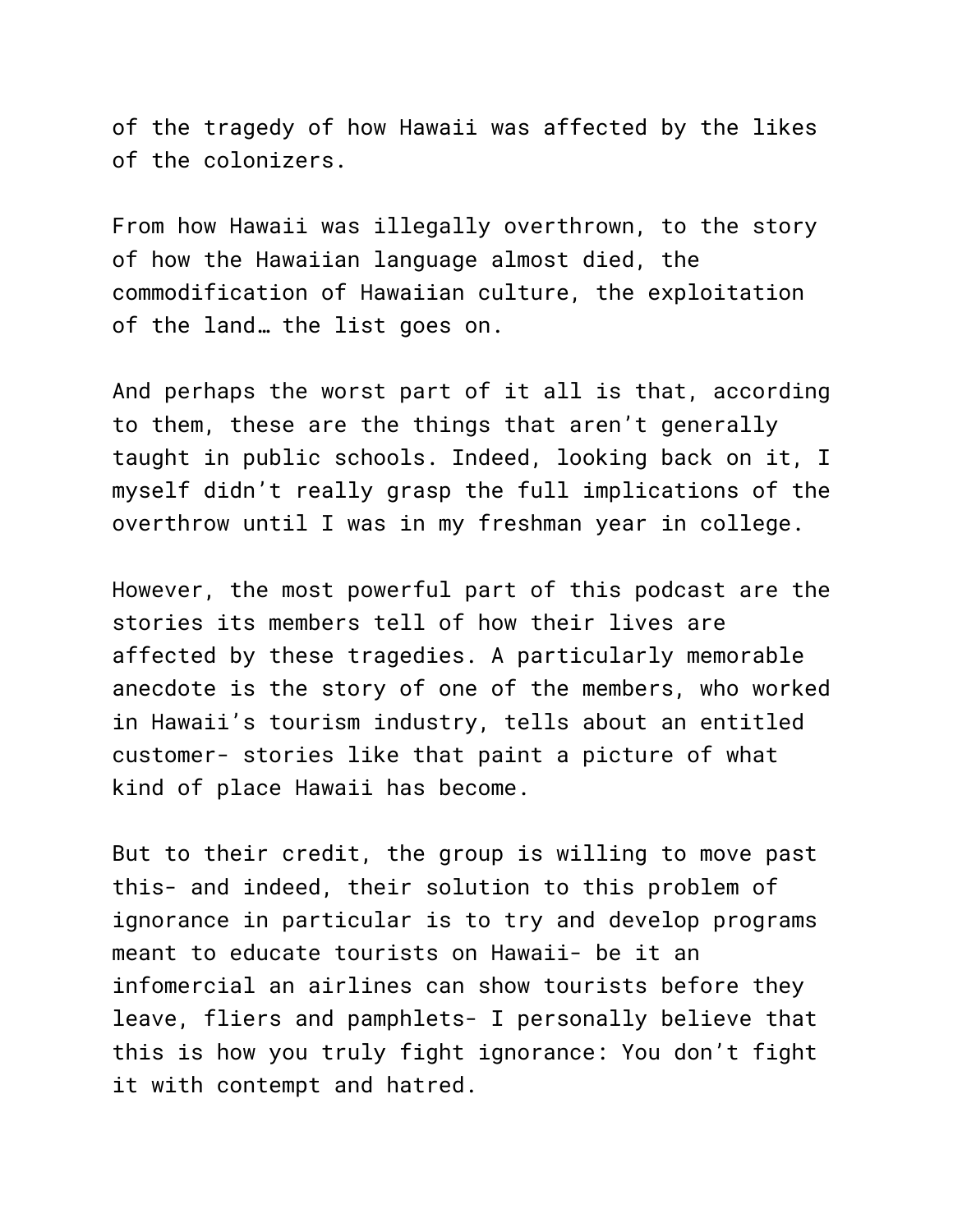You fight it with knowledge.

And they're not the only group either looking to fight against that ignorance.

The next group, Fo Da People, tell a sobering tale about the homeless of Hawaii- about how the social stigmas against the homeless keep them from getting the help they need to no longer be homeless.

About how we are taught that, when we are young, that homelessness is a choice- that it is the result of bad choices, when in reality, it's far more complicated than just that.

The particular highlight of the podcast is what they shared when they asked their peers about what they think about the homeless. Just about all the people they asked empathized with the plight of the homeless, but all of them had different ideas as to why it happens.

A remark I particularly found myself identifying with was one about how the fear of making the wrong decisions- or even accidents- resulting in homelessness, and it makes me realize that I could have very much ended up like them as well.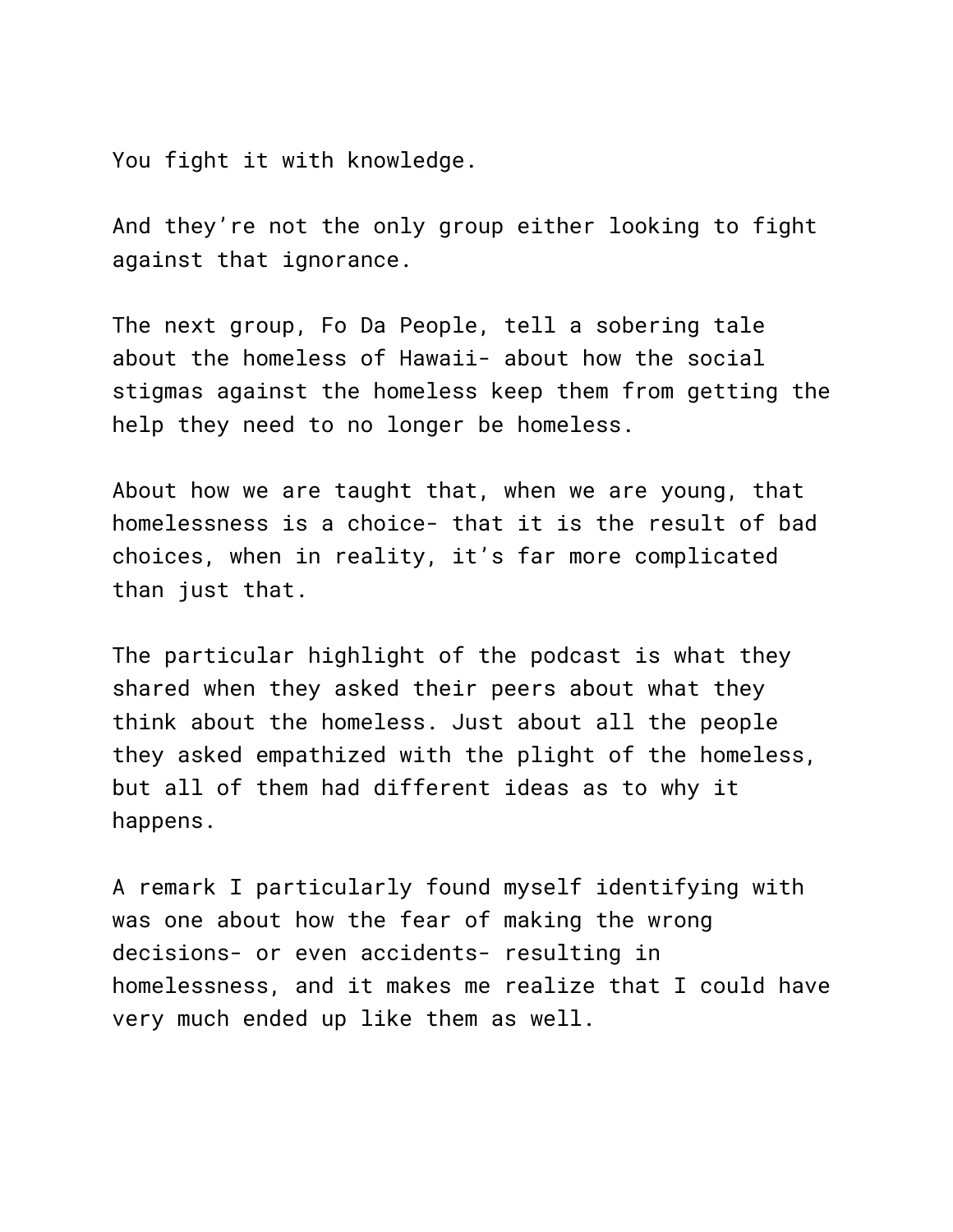Again, though, much like the previous podcast covered, it's not all doom and gloom- there's a bit of light at the end of the tunnel in the form of their idea on how to help- a reminder to empathize with the plight of the homeless.

They also recommend contacting groups like the Valoha program, which help the homeless.

As an aside, they also play music during their podcast that helps to truly set the somber mood of it- an excellent touch that really helps sell the entire thing as a whole.

That said, if you're a bit depressed by this point about all this, I don't entirely blame you. But hey, if you're feeling down, give the podcast made by the Fantastic Four a go.

It's a what-if scenario describing a Hawaii that has become… how to put this… imagine a world where the solutions put forward by Nā Leo o ka Lāhui Kanaka worked, and the homeless problem wasn't an issue in Hawaii anymore.

In other words, a modern-day Arcadia- which describes what a week in that society might look like from the perspective of three different people over the course of the podcast.